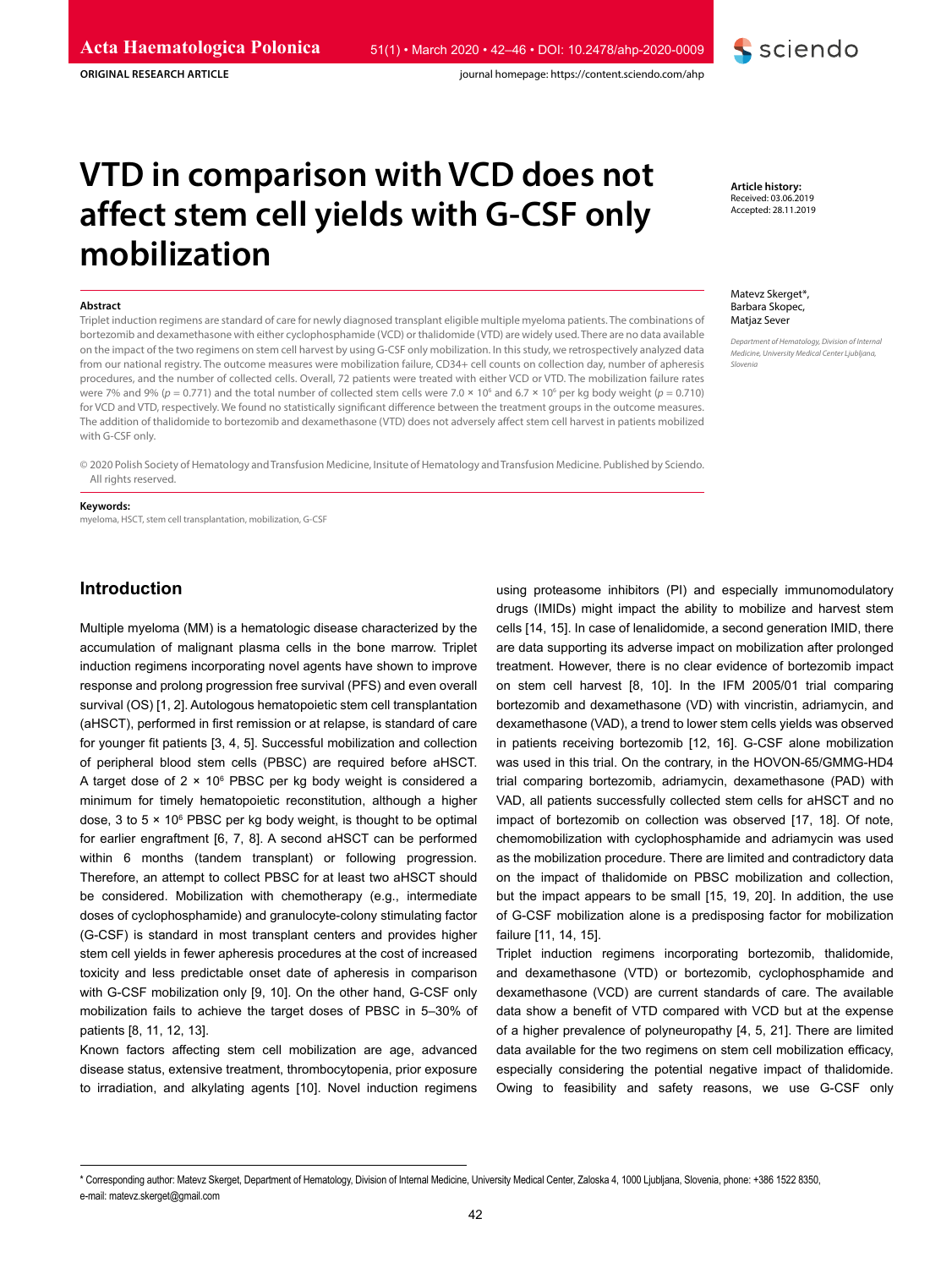mobilization in MM patients at our institution, with chemomobilization and plerixafor reserved for mobilization failures. We undertook a retrospective analysis of our registry data regarding the impact of VTD and VCD induction on stem cell mobilization with G-CSF alone.

# **Patients and methods**

We retrospectively analyzed data from our national registry from the January 1, 2014 to December 31, 2017. All patients gave written consent for registry data collection. A total of 72 consecutive patients with newly diagnosed MM who received first-line induction treatment with VTD or VCD and underwent stem cell mobilization with G-CSF were included. Patients receiving additional treatment or patients with relapsed/refractory disease were not included. VTD treatment consisted of 3 week cycles of bortezomib 1.3 mg/m2 subcutaneous on days 1, 4, 8, and 11, thalidomide 100 mg daily and dexamethasone 40 mg on days 1–4 of the first cycle and once per week thereafter. VCD treatment incorporated bortezomib and dexamethasone in the same schedule as for VTD plus cyclophosphamide 500 mg/m² on day 1, 8, and 15. Following 3–4 cycles of induction treatment, stem cells were mobilized using subcutaneous filgrastim 10 mcg/kg rounded to the nearest available dose for 5 consecutive days. Circulating CD34+ cells were determined in peripheral blood on day 5, and apheresis was initiated at a CD34+ cell count > 20/μL. Patients with a circulating CD34+ cell count < 20/μL received additional filgrastim on day 6. Cobe spectra apheresis system was used for stem cell collection.

## *Outcome measures*

Mobilization failure was defined as circulating CD34+ cell count < 20/μL up to 6 days after mobilization with G-CSF or patients with a yield < 2.0 × 10<sup>6</sup> CD34+ cells/kg in three apheresis procedures

#### *Table I. Patient demographics and baseline characteristics*

[22]. The average number of CD34+ cells was the arithmetic mean of CD34+ cell counts on all collection days. The number of procedures was the number of collection procedures per patient that were not mobilization failures. The number of collected cells was the total number of collected CD34+ cells per kg body weight of the patient. The dose for a single transplant of  $2 \times 10^6$  CD34+ cells/kg and 3 × 10<sup>6</sup> CD34+ cells/kg was considered the minimum and optimal dose, respectively. For two hematopoietic stem cell transplantations (HSCTs), the double dose of cells was required.

## *Statistical analysis*

The association between the treatment and the defined variables was analyzed using the chi-square test or Student's t-test for independent samples as required. All two-sided *p* values < 0.05 were considered statistically significant. Statistical analysis was carried out using SPSS v23.

## **Results**

Twenty-eight and 44 patients received induction treatment with VCD and VTD, respectively. Both cohorts were balanced in terms of age, gender, and other disease characteristics (Tab. I). After data on the higher efficacy were available in 2016, VTD was the preferred regimen, which explains the greater number of patients in this group. No difference was observed in the number of induction cycles before mobilization between the two groups. Three patients received local radiation therapy to the spine and one received local radiation to the pelvis. One of the patients in the VTD group, who received radiation to the spine, failed mobilization with G-CSF alone. The mobilization failure rates were 7% and 9% for VCD and VTD, respectively. All patients failing mobilization with G-CSF later

|                                    | <b>VCD</b> | <b>VTD</b> |
|------------------------------------|------------|------------|
| <b>Total N</b>                     | 28         | 44         |
| Age, years N (Range)               | 58 (29-69) | 58 (34-70) |
| Male N (%)                         | 18 (64)    | 30(68)     |
| MM stage, ISS N (%)                |            |            |
| $\mathbf{1}$                       | 7(25)      | 13(30)     |
| $\overline{2}$                     | 8(29)      | 17 (39)    |
| 3                                  | 12 (43)    | 10(23)     |
| Diag. N (%)                        |            |            |
| Light Chain only                   | 6(21)      | 7(16)      |
| lgA                                | 10(36)     | 8(18)      |
| lgG                                | 12 (43)    | 26 (59)    |
| Asecretory                         | 0          | 3(7)       |
| Induction cycles N (Median, Range) | $3(3-4)$   | $3(2-4)$   |
| RT before mobilization N (%)       | 1(4)       | 3(7)       |
| Elev. Creat. at mobilization N (%) | 2(7)       | 1(2)       |
| Response after induction           |            |            |
| $\geq$ VGPR                        | 14 (50 %)  | 28 (64 %)  |
| PR                                 | 14 (50 %)  | 16 (36 %)  |

*MM – multiple myeloma; Diag. – diagnosis; RT – local radiotherapy; VGPR – very good partial response; PR – partial response; Elev. Creat. – elevated creatinine*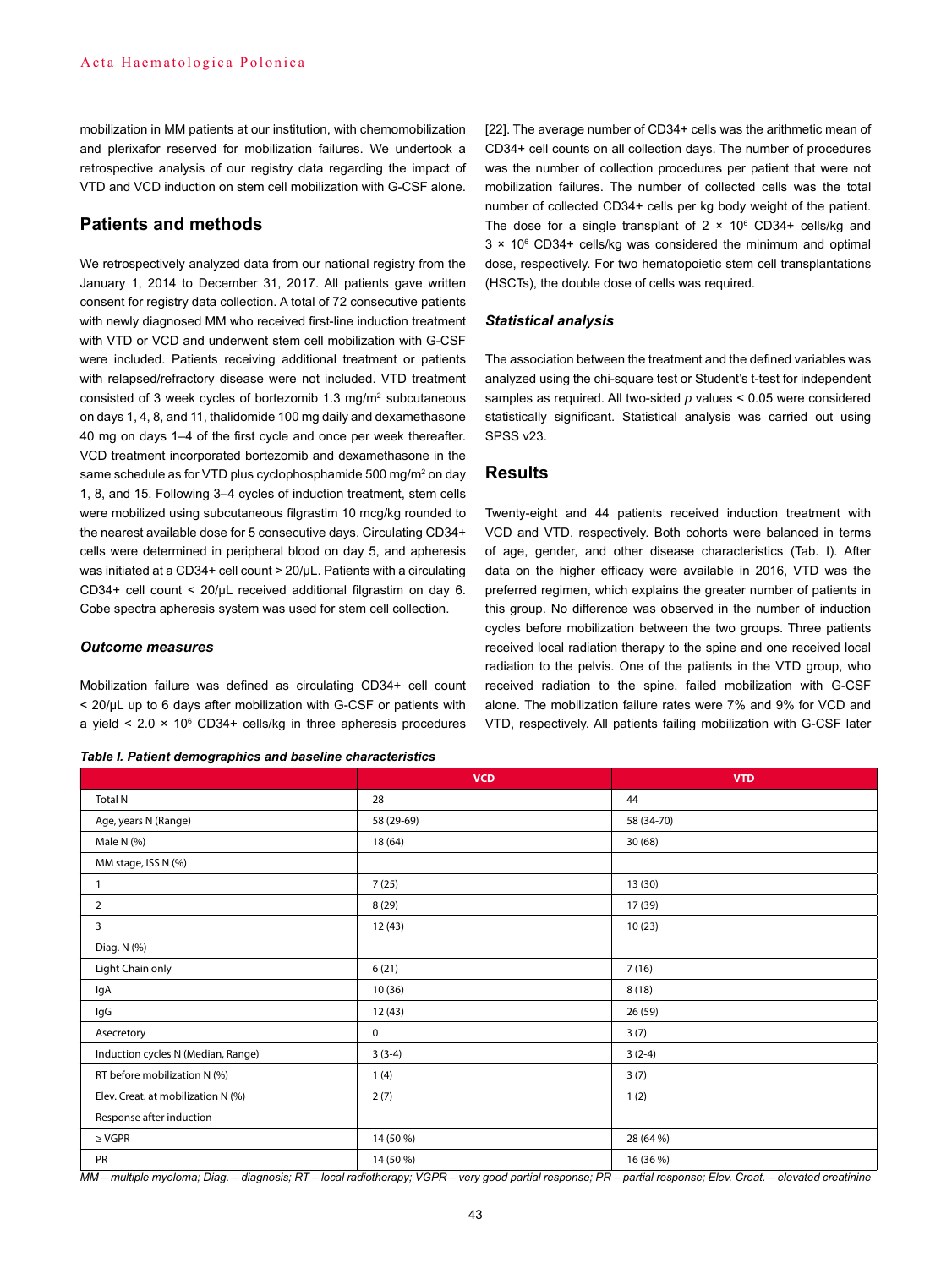successfully collected PBSC with chemomobilization or plerixafor. The average number of CD34+ cells in peripheral blood on the day of collection was 60.7  $\times$  10<sup>6</sup>/L and 41.1  $\times$  10<sup>6</sup>/L, and the number of apheresis procedures was 3 and 2 for VCD and VTD, respectively. The total number of collected stem cells for the VCD and VTD cohort was 7.0 × 10<sup>6</sup>/kg and 6.7 × 10<sup>6</sup>/kg recipient body weight. In total, 86% of patients receiving VCD induction and 75% of patients receiving VTD induction, collected enough stem cell for at least 2 aHSCTs. The median time to neutrophil engraftment was 13 days in both cohorts. No statistical difference was observed in the number of apheresis procedures, collected cells, the ability to collect a minimum and optimal dose for two aHSCTs, and the time to neutrophil engraftment between the two groups (Tab. II).

# **Discussion**

Triplet induction therapy incorporating novel drugs is standard of treatment for patients with MM [1, 2]. Two commonly used combinations are VTD and VCD [4, 5, 21]. In our center, we use G-CSF only mobilization for patients with MM at first attempt. In patients failing to collect a sufficient number of PBSC, we switch to chemomobilization or the use of plerixafor. There are no published data on the difference between VTD and VCD regarding the effectiveness of G-CSF only mobilization. Owing to unresolved concerns that thalidomide in combination with other agents might impact the efficacy of G-CSF only mobilization, we decided to retrospectively analyze our patient registry and present the data.

The mobilization failure rates for VTD and VCD in our patient group were similar to some reports in the literature [13, 23]. Since G-CSF only mobilization and age > 60 are important predictors for mobilization failure, the low failure rates in our cohort of patients with a median age of 58 years and using G-CSF only mobilization are unexpectedly low [24]. This is likely due to reducing the number of induction cycles to a median of 4 before proceeding to mobilization and not using melphalan as part of the induction regimen, thereby reducing the toxicity to the bone marrow. Approximately 30% of MM patients receive radiation therapy during induction for palliation of bone pain or spinal cord compression [25]. Radiation therapy negatively influences PBSC mobilization and harvest and can even

negatively impact overall and PFS [25, 26]. Restraint in radiotherapy in patients eligible for aHSCT treated with novel agents, and novel approaches in radiotherapy have probably decreased the number of mobilization failures in our patient cohort. In our patient cohort, only one patient received radiation therapy prior to successful G-CSF only mobilization (data not shown). All patients failing first mobilization later successfully collected a sufficient number of PBSC with chemomobilization or plerixafor.

The average number of CD34+ cells in peripheral blood on collection day was higher in the VCD cohort than in the VTD cohort; however, the difference was not statistically significant. The lower number of CD34+ stem cells can be attributed to the toxic effects of thalidomide on hematopoietic stem cells [27]. Studies about mice have shown that intermittent dosing of cyclophosphamide has a stem cell sparing effect [28]. Therefore, cyclophosphamide during induction has probably no impact on stem cell mobilization and harvesting. The lack of statistical difference in the number of CD34+ cells in peripheral blood between VTD and VCD can be attributed to the relatively small number of subjects in the study. However, the number of collection procedures and collected stem cell was the same between the cohorts.

Most patients in both groups collected sufficient numbers of PBSC for two aHSCTs. Still, the number of patients achieving an optimal dose for two transplants was only around 60%. Because a higher dose of PBSC is preferred for earlier engraftment with possible lower morbidity, higher numbers of PBSC should be collected [6, 7, 8]. The relatively low number of patients collecting the optimal dose of stem cells for two aHSCTs  $(6 \times 10^6 \text{ CD}34 + \text{cells/kg})$  is a weakness of G-CSF only mobilization, and our results are in line with other published results [12, 16, 29]. The addition of plerixafor to G-CSF improves G-CSF mobilization and can increase the number of patients archiving the optimal dose of PBSC for two aHSCTs [29].

To conclude, this study provides further data on VTD safety with respect to stem cell mobilization in comparison with VCD. The addition of thalidomide to bortezomib and dexamethasone showed no negative impact on stem cell mobilization and harvest in patients undergoing G-CSF only mobilization in our patient group.

|                                                                                      | <b>VCD</b>        | <b>VTD</b>        |             |
|--------------------------------------------------------------------------------------|-------------------|-------------------|-------------|
| Total                                                                                | 28                | 44                |             |
| Mobilization failure N (%)                                                           | 2(7)              | 4(9)              | $p = 0.771$ |
| Average CD34+ cells in blood on day of collection (Mean x 10 <sup>6</sup> /L, Range) | $60.7(8.4 - 431)$ | 41.1 (6.45–132.3) | $p = 0.139$ |
| Number of procedures (Median, Range)                                                 | $3(0-4)$          | $2(0-4)$          | $p = 0.434$ |
| Collected cells (Mean x 10 <sup>6</sup> /kg, Range)                                  | $7.0(0 - 12.5)$   | $6.7(0-13.9)$     | $p = 0.710$ |
| Minimum for two aHSCTs N (%)                                                         | 24 (86)           | 33(75)            | $p = 0.275$ |
| Optimal for two aHSCTs N (%)                                                         | 18(64)            | 27(61)            | $p = 0.803$ |
| Time to Neu. engraftment (Median, Range)                                             | $13(10-15)$       | $13(11-15)$       |             |

#### *Table II. Stem cell mobilization and harvest results*

*aHSCT – autologous hematopoietic stem cell transplant; Neu. – neutrophil*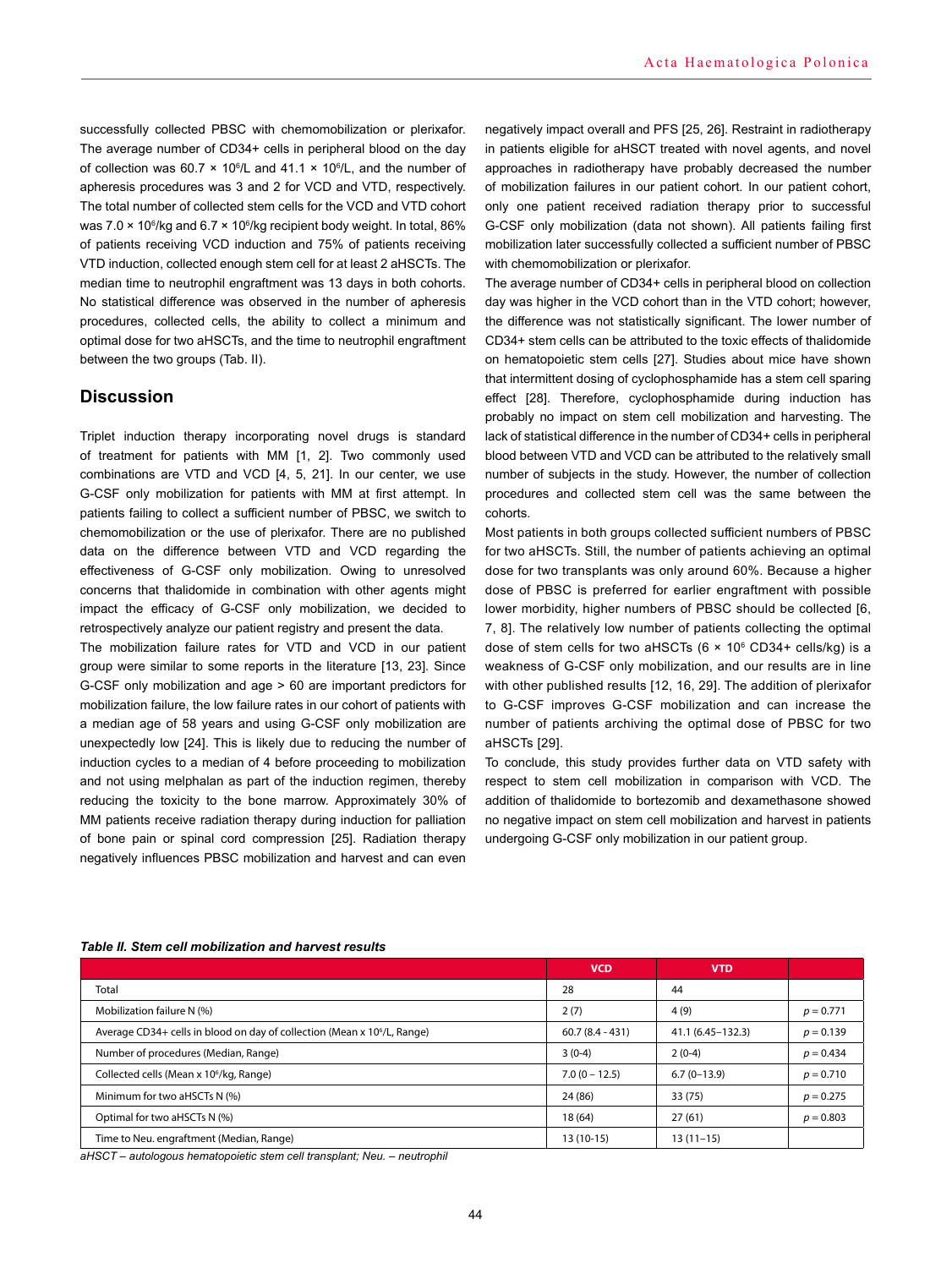## *Authors' contributions*

All authors contributed equally to this work.

### *Conflict of interest*

MSkerget has received speaker honoraria from Amgen, Celgene and Teva Pharmaceutical. BS has received speaker honoraria from Amgen. MSever has received speaker honoraria from Amgen, Celgene and Teva Pharmaceutical.

## **References**

- [1] Rosiñol L, Oriol A, Teruel AI, et al. Superiority of bortezomib, thalidomide, and dexamethasone (VTD) as induction pretransplantation therapy in multiple myeloma: a randomized phase 3 PETHEMA/GEM study. Blood 2012;120:1589–96.
- [2] Durie BGM, Hoering A, Abidi MH, et al. Bortezomib with lenalidomide and dexamethasone versus lenalidomide and dexamethasone alone in patients with newly diagnosed myeloma without intent for immediate autologous stem-cell transplant (SWOG S0777): a randomised, open-label, phase 3 trial. Lancet 2017;389:519–27.
- [3] Roussel M, Avet-Loiseau H, Moreau P, et al. Frontline therapy with bortezomib, lenalidomide, and dexamethasone (VRD) induction followed by autologous stem cell transplantation, VRD consolidation and lenalidomide maintenance in newly diagnosed multiple myeloma patients: primary results of the IFM 2008 phase II study. Blood 2010;116:624.
- [4] Moreau P, Hulin C, Macro M, et al. VTD is superior to VCD prior to intensive therapy in multiple myeloma: results of the prospective IFM2013-04 trial. Blood 2016;127:2569–74.
- [5] Leiba M, Kedmi M, Duek A, et al. Bortezomib-cyclophosphamidedexamethasone (VCD) versus bortezomib-thalidomidedexamethasone (VTD) - based regimens as induction therapies in newly diagnosed transplant eligible patients with multiple myeloma: a meta-analysis. Br J Haematol 2014;166:702–10.
- [6] Bensinger W, Appelbaum F, Rowley S, et al. Factors that influence collection and engraftment of autologous peripheral-blood stem cells. J Clin Oncol 1995;13:2547–55.
- [7] Giralt S, Stadtmauer EA, Harousseau JL, et al. International myeloma working group (IMWG) consensus statement and guidelines regarding the current status of stem cell collection and high-dose therapy for multiple myeloma and the role of plerixafor (AMD 3100). Leukemia 2009;23:1904–12.
- [8] Sevindik OG, Korkmaz S, Altuntas F. Current status of art mobilization in Myeloma. Transfus Apher Sci 2017;56:850–3.
- [9] Gertz MA, Kumar SK, Lacy MQ, et al. Comparison of high-dose CY and growth factor with growth factor alone for mobilization of stem cells for transplantation in patients with multiple myeloma. Bone Marrow Transplant 2009;43:619–25.
- [10] Wallis WD, Qazilbash MH. Peripheral blood stem cell mobilization in multiple myeloma: Growth factors or chemotherapy? World J Transplant 2017;7:250–9.

#### *Financial support*

The authors received no specific funding for this work.

#### *Ethics*

The work described in this article has been carried out in accordance with The Code of Ethics of the World Medical Association (Declaration of Helsinki) for experiments involving humans; EU Directive 2010/63/ EU for animal experiments; Uniform requirements for manuscripts submitted to biomedical journals.

- [11] Popat U, Saliba R, Thandi R, et al. Impairment of filgrastim-induced stem cell mobilization after prior lenalidomide in patients with multiple myeloma. Biol Blood Marrow Transplant 2009;15:718-23
- [12] Harousseau JL, Mathiot C, Attal M, et al. Bortezomib/dexamethasone versus VAD as induction prior to autologous stem cell transplantion (ASCT) in previously untreated multiple myeloma (MM): Updated data from IFM 2005/01 trial. J Clin Oncol 2008;26:8505.
- [13] Pusic I, Jiang SY, Landua S, et al. Impact of mobilization and remobilization strategies on achieving sufficient stem cell yields for autologous transplantation. Biol Blood Marrow Transplant 2008;14:1045–56.
- [14] Kumar S, Dispenzieri A, Lacy MQ, et al. Impact of lenalidomide therapy on stem cell mobilization and engraftment post-peripheral blood stem cell transplantation in patients with newly diagnosed myeloma. Leukemia 2007;21:2035–42.
- [15] Pozotrigo M, Adel N, Landau H, et al. Factors impacting stem cell mobilization failure rate and efficiency in multiple myeloma in the era of novel therapies: experience at Memorial Sloan Kettering Cancer Center. Bone Marrow Transplant 2013;48:1033–9.
- [16] Moreau P, Hulin C, Marit G, et al. Stem cell collection in patients with de novo multiple myeloma treated with the combination of bortezomib and dexamethasone before autologous stem cell transplantation according to IFM 2005–01 trial. Leukemia 2010;24:1233–5.
- [17] Sonneveld P, Schmidt-Wolf I, van der Holt B, et al. HOVON-65/GMMG-HD4 randomized phase III trial comparing bortezomib, doxorubicin, dexamethasone (PAD) vs VAD followed by high-dose melphalan (HDM) and maintenance with bortezomib or thalidomide in patients with newly diagnosed multiple myeloma (MM). Blood 2010;116:40.
- [18] Sonneveld P, Salwender H-J, Van Der Holt B, et al. Bortezomib induction and maintenance in patients with newly diagnosed multiple myeloma: long-term follow-up of the HOVON-65/GMMG-HD4 trial. Blood 2015;126:27.
- [19] Auner HW, Mazzarella L, Cook L, et al. High rate of stem cell mobilization failure after thalidomide and oral cyclophosphamide induction therapy for multiple myeloma. Bone Marrow Transplant 2011;46:364–7.
- [20] Breitkreutz I, Lokhorst HM, Raab MS, et al. Thalidomide in newly diagnosed multiple myeloma: influence of thalidomide treatment on peripheral blood stem cell collection yield. Leukemia 2007;21:1294-9.